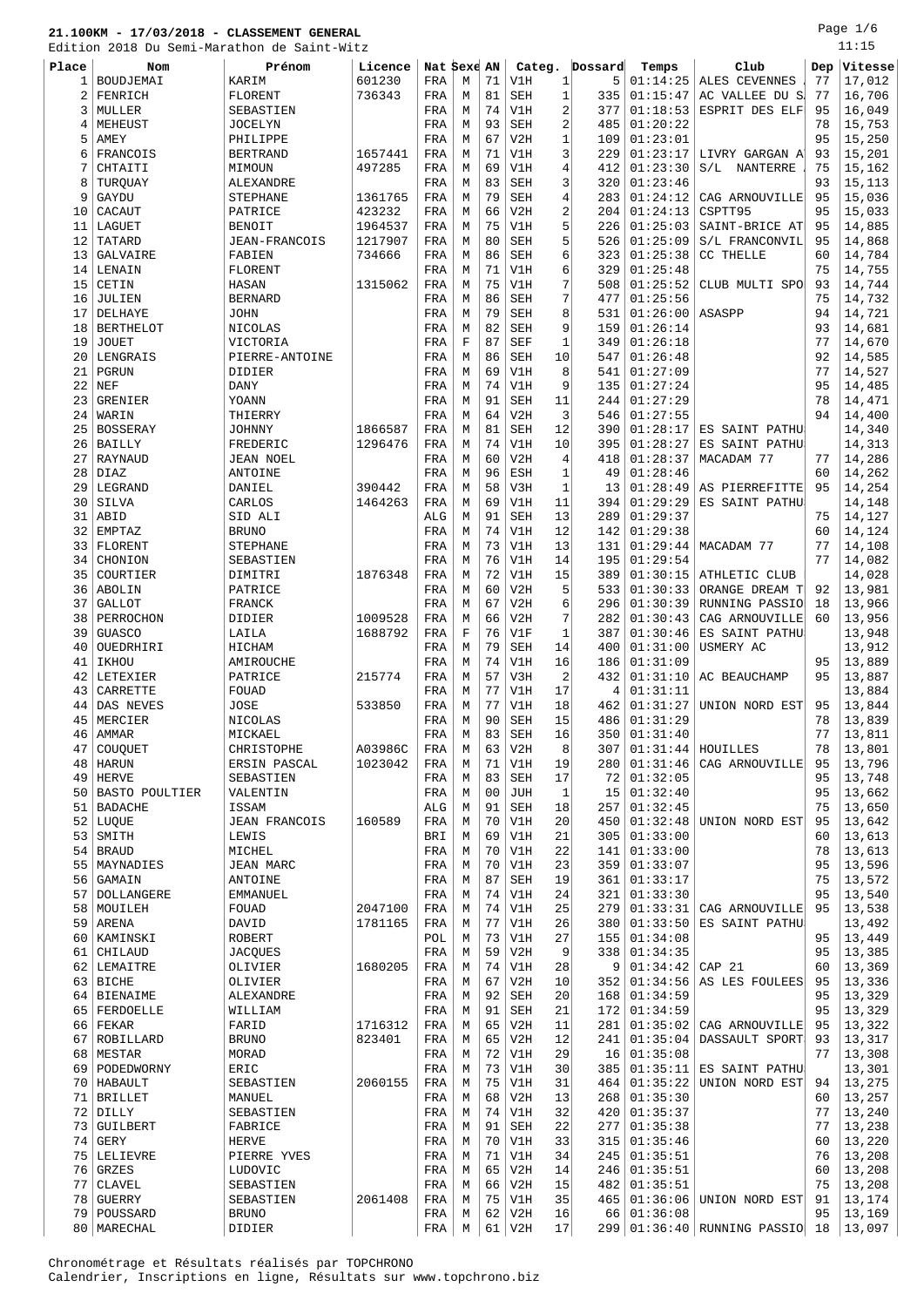Edition 2018 Du Semi-Marathon de Saint-Witz

Page 2/6 .<br>11:15

| Edition   |                           | 2018 Du Semi-Marathon de Saint-Witz |         |             |             |    |            |                |         |                      |                |     | 11.IS   |
|-----------|---------------------------|-------------------------------------|---------|-------------|-------------|----|------------|----------------|---------|----------------------|----------------|-----|---------|
| Place Nom |                           | Prénom                              | Licence | Nat Sexe AN |             |    | Categ.     |                | Dossard | Temps                | Club           | Dep | Vitesse |
| 81        | MARTIN                    | CHRISTOPHE                          | 1816548 | FRA         | М           | 69 | V1H        | 36             | 334     | 01:36:47             | ASSOCIATION SP | 60  | 13,081  |
| 82        | MOULIOM                   | AIME                                | 1292142 | FRA         | M           | 79 | SEH        | 23             | 19      | 01:36:50             | ASSOCIATION SP | 60  | 13,074  |
| 83        | HUET                      | OLIVIER                             |         | FRA         | M           | 74 | V1H        | 37             | 42      | 01:37:17             |                | 95  | 13,014  |
| 84        | JAM JAM                   | POUYA                               |         | FRA         | М           | 81 | <b>SEH</b> | 24             | 365     | 01:37:23             |                | 95  | 13,000  |
| 85        | SPOLJARIC                 | PHILIPPE                            | 2025490 | FRA         | М           | 74 | V1H        | 38             | 8       | 01:37:23             | CLUB ATHLETISM | 75  | 13,000  |
| 86        | RAYNAUD                   | MATHILDE                            |         | FRA         | $\mathbf F$ | 87 | SEF        | $\overline{2}$ | 301     | 01:37:31             |                | 92  | 12,982  |
| 87        | MAZZUCATO                 | JULIEN                              | 1954189 | FRA         | M           | 86 | <b>SEH</b> | 25             | 391     | 01:37:39             | ES SAINT PATHU |     | 12,965  |
| 88        | LAFORGERIE                | ERIC                                |         | FRA         | М           | 70 | V1H        | 39             | 441     | 01:37:39             |                | 95  | 12,965  |
| 89        | <b>STERNBERGER</b>        | DIDIER                              | 184736  | FRA         | М           | 70 | V1H        | 40             | 383     | 01:37:39             | ES SAINT PATHU |     | 12,965  |
| 90        | <b>CHAKER</b>             | MICKAEL                             |         | FRA         | М           | 73 | V1H        | 41             | 506     | 01:37:41             |                | 95  | 12,960  |
| 91        | <b>BERTECHE</b>           | NICOLAS                             | 1603490 | FRA         | M           | 85 | SEH        | 26             | 492     | 01:37:41             | US CREPY-EN-VA | 60  | 12,960  |
| 92        | ROUSSEAU                  | AGNES                               | 1866602 | FRA         | $\mathbf F$ | 79 | <b>SEF</b> | 3              | 384     | 01:37:44             | ES SAINT PATHU |     | 12,954  |
| 93        | LUTZ                      | LAURENT                             |         | FRA         | М           | 72 | V1H        | 42             | 211     | 01:37:48             |                | 77  | 12,945  |
| 94        | NAVARRO                   | <b>JEROME</b>                       |         | FRA         | М           | 79 | SEH        | 27             | 210     | 01:37:59             |                | 95  | 12,921  |
| 95        | MANAA                     | ABDELKRIM                           |         | FRA         | М           | 66 | V2H        | 18             | 525     | 01:38:08             |                | 94  | 12,901  |
| 96        | <b>CHEVREL</b>            | XAVIER                              |         | FRA         | M           | 73 | V1H        | 43             | 190     | 01:38:15             |                | 95  | 12,885  |
| 97        | DESESSARD                 | JULIEN                              |         | FRA         | М           | 79 | <b>SEH</b> | 28             | 170     | 01:38:21             |                | 77  | 12,872  |
| 98        | MENERET                   | SEBASTIEN                           |         | FRA         | М           | 68 | V2H        | 19             | 405     | 01:38:30             |                | 77  | 12,853  |
| 99        | SIRET                     | CHARLIE                             |         | FRA         | M           | 80 | <b>SEH</b> | 29             | 248     | 01:38:46             |                | 95  | 12,818  |
|           | MICHON                    | <b>CLAUDE</b>                       | 602500  |             | M           | 69 | V1H        | 44             | 381     | 01:38:49             | ES SAINT PATHU |     | 12,812  |
| 100       |                           |                                     | 1870312 | FRA         | M           | 64 | V2H        |                |         |                      |                |     | 12,796  |
| 101       | <b>BERTHE</b>             | <b>JOCELYN</b>                      |         | FRA         |             |    |            | 20             | 444     | 01:38:56<br>01:38:56 | LIVRY GARGAN A | 93  |         |
| 102       | PRESENT                   | THIERRY                             |         | FRA         | М           | 76 | V1H        | 45             | 127     |                      |                | 95  | 12,796  |
| 103       | HAGENBACH                 | SANDRINE                            |         | FRA         | $\mathbf F$ | 74 | V1F        | $\overline{2}$ | 275     | 01:38:59             |                | 60  | 12,790  |
| 104       | FERRAND                   | CYRILLE                             | 2008074 | FRA         | М           | 77 | V1H        | 46             | 452     | 01:39:05             | UNION NORD EST | 95  | 12,777  |
|           | 105   FAVELIN             | CHRISTINE                           | 606570  | FRA         | F           | 72 | V1F        | 3              | 227     | 01:39:06             | LIVRY GARGAN A | 93  | 12,775  |
| 106       | FERRIEZ                   | DIDIER                              |         | FRA         | М           | 67 | V2H        | 21             | 342     | 01:39:10             |                | 95  | 12,766  |
| 107       | CICCHELERO                | <b>GILLES</b>                       |         | FRA         | М           | 79 | SEH        | 30             | 121     | 01:39:13             |                | 95  | 12,760  |
| 108       | LECUYER                   | AMANDINE                            |         | FRA         | $\mathbf F$ | 83 | <b>SEF</b> | $\overline{4}$ | 270     | 01:39:16             |                | 95  | 12,754  |
| 109       | LECOUVREUR                | <b>JEAN PIERRE</b>                  | 1107718 | FRA         | М           | 61 | V2H        | 22             | 388     | 01:39:17             | ES SAINT PATHU |     | 12,751  |
|           | 110 BACHY                 | KEVIN                               |         | FRA         | M           | 78 | V1H        | 47             | 348     | 01:39:24             |                | 93  | 12,736  |
| 111       | PACHECO                   | PIERRE                              | 1777734 | FRA         | М           | 82 | SEH        | 31             | 451     | 01:39:27             | UNION NORD EST | 95  | 12,730  |
|           | 112   DAVERDON            | <b>GEORGES</b>                      | 1474679 | FRA         | M           | 64 | V2H        | 23             | 421     | 01:39:32             | AC BEAUCHAMP   | 95  | 12,719  |
|           | 113 ROCARD                | PASCAL                              |         | FRA         | М           | 67 | V2H        | 24             | 230     | 01:39:34             |                | 75  | 12,715  |
| 114       | TUTAKOWSKI                | FLORIAN                             |         | FRA         | М           | 85 | <b>SEH</b> | 32             | 539     | 01:39:36             |                | 60  | 12,711  |
| 115       | LEGENTIL                  | PATRICK                             | 231223  | FRA         | М           | 59 | V2H        | 25             | 530     | 01:39:47             | DYNAMIC AULNAY |     | 12,687  |
| 116       | LAGANE                    | ERIC                                |         | FRA         | М           | 70 | V1H        | 48             | 542     | 01:39:51             |                | 77  | 12,679  |
| 117       | LECHIFFLART               | THOMAS                              |         | FRA         | M           | 80 | <b>SEH</b> | 33             | 143     | 01:39:57             |                | 95  | 12,666  |
| 118       | <b>GUERINEAU</b>          | CYRIL                               | 737806  | FRA         | M           | 76 | V1H        | 49             | 272     | 01:39:58             | COR DAMMARTIN  | 77  | 12,664  |
| 119       | PHIRMIS                   | PIERRE ANDRE                        | 789029  | FRA         | М           | 67 | V2H        | 26             | 207     | 01:40:02             | EAC MERU       | 60  | 12,656  |
| 120       | DI BARTOLO                | CECILE                              | 1130130 | FRA         | $\mathbf F$ | 71 | V1F        | $\overline{4}$ | 153     | 01:40:11             | US TORCY ATHLE | 77  | 12,637  |
| 121       | CADORET                   | <b>STEPHANE</b>                     | 1465912 | FRA         | М           | 83 | <b>SEH</b> | 34             | 538     | 01:40:15             | US CREPY EN VA | 60  | 12,628  |
|           | 122 FOSSIER               | ALAIN                               | 668041  | FRA         | М           | 69 | V1H        | 50             | 499     | 01:40:31             | AUVERS ATHLETI | 95  | 12,595  |
| 123       | MALOU                     | <b>NABIL</b>                        |         | FRA         | М           | 78 | V1H        | 51             | 523     | 01:40:34             | JOOGING SERVAI | 60  | 12,589  |
| 124       | DA SILVA RAIMUNDO STEVENS |                                     |         | FRA         | M           | 87 | <b>SEH</b> | 35             | 158     | 01:40:38             |                | 60  | 12,580  |
| 125       | <b>BOURCIER</b>           | FREDERIC                            | 2065917 | FRA         | М           | 81 | <b>SEH</b> | 36             | 515     | 01:40:41             | US CREPY-EN-VA | 60  | 12,574  |
|           | 126 BRILLET               | <b>ANTONIN</b>                      |         | FRA         | M           | 97 | <b>ESH</b> | $\overline{2}$ |         | 293 01:40:54         |                | 60  | 12,547  |
| 127       | PLANAGE                   | MATTHIEU                            |         | FRA         | М           | 95 | SEH        | 37             | 93      | 01:40:58             |                | 92  | 12,539  |
|           | 128 BLEUSE                | LUC                                 |         | FRA         | М           | 67 | V2H        | 27             | 504     | 01:41:01             |                | 95  | 12,533  |
|           | $129$ LE BER              | ERWANN                              |         | FRA         | М           | 77 | V1H        | 52             | 487     | 01:41:02             |                | 95  | 12,531  |
|           | $130$   IHIGO             | <b>EMMANUEL</b>                     |         | FRA         | М           | 78 | V1H        | 53             | 111     | 01:41:02             |                | 94  | 12,531  |
|           | 131   DESPAGNE            | CHRISTOPHE                          | B16618  | FRA         | М           | 59 | V2H        | 28             | 105     | 01:41:19             | TOBESPORT      | 94  | 12,495  |
|           | $132$ PILLOY              | ANTOINE                             |         | FRA         | М           | 95 | SEH        | 38             | 232     | 01:41:21             |                | 60  | 12,491  |
| $133$ BUX |                           | ATIF                                |         | BRI         | М           | 69 | V1H        | 54             | 33      | 01:41:38             |                | 95  | 12,457  |
| 134       | COHEN                     | CLARINDA                            | 1896519 | FRA         | F           | 72 | V1F        | 5              | 162     | 01:41:39             | PERSAN ATHLETI | 95  | 12,455  |
|           | 135 GOUDINOUX             | DIDIER                              | 194324  | FRA         | М           | 61 | V2H        | 29             | 386     | 01:41:52             | ES SAINT PATHU |     | 12,428  |
|           | 136 JOUFFREAU             | FLORIAN                             |         | FRA         | М           | 93 | SEH        | 39             | 183     | 01:41:58             |                | 94  | 12,416  |
|           |                           |                                     |         |             |             |    |            |                |         |                      |                |     |         |
|           | $137$ ELOY                | <b>JOHAN</b>                        |         | FRA         | М           | 86 | SEH        | 40             | 409     | 01:42:10             |                | 60  | 12,392  |
|           | 138   LEVAILLANT          | RENALD                              | A75348  | FRA         | М           | 74 | V1H        | 55             | 43      | 01:42:13             | BEAUMONT TRIAT | 95  | 12,385  |
| 139       | <b>CHARLES</b>            | EMMANUEL                            | 1512500 | FRA         | М           | 67 | V2H        | 30             | 454     | 01:42:22             | UNION NORD EST | 95  | 12,367  |
|           | 140   DEMOUSTIER          | <b>ROMUALD</b>                      | 1794265 | FRA         | М           | 73 | V1H        | 56             | 445     | 01:42:23             | UNION NORD EST | 95  | 12,365  |
| 141       | DAFFOS                    | VINCENT                             | 2008040 | FRA         | М           | 85 | SEH        | 41             | 99      | 01:42:29             | UNION NORD EST | 95  | 12,353  |
|           | $142$ RAGER               | CHRISTIAN                           |         | FRA         | М           | 60 | V2H        | 31             | 194     | 01:42:35             |                | 95  | 12,341  |
|           | 143 DUSSART               | FRANCOIS                            | 350135  | FRA         | М           | 58 | V3H        | 3              | 505     | 01:42:45             | C.O. CHAMBLY M | 95  | 12,321  |
|           | 144   MEKDOUD             | MICHEL                              | A61124C | FRA         | М           | 70 | V1H        | 57             | 545     | 01:42:50             | TRIATHLON SANN | 95  | 12,311  |
| 145       | <b>AMER</b>               | PATRICK                             |         | FRA         | М           | 62 | V2H        | 32             | 221     | 01:42:59             |                | 95  | 12,293  |
|           | 146 MICHEL                | NICOLAS                             |         | FRA         | М           | 86 | SEH        | 42             | 367     | 01:43:02             |                | 78  | 12,287  |
|           | $147$ PANEK               | ALAIN                               | 433352  | FRA         | М           | 57 | V3H        | $\,4$          | 491     | 01:43:05             | US CREPY-EN-VA | 60  | 12,281  |
|           | $148$ PARIEL              | PATRICE                             | 1481733 | FRA         | М           | 71 | V1H        | 58             | 120     | 01:43:07             | US TORCY ATHLE | 77  | 12,277  |
|           | 149 RAMBAUD               | THOMAS                              |         | FRA         | М           | 91 | SEH        | 43             | 509     | 01:43:08             |                | 75  | 12,275  |
|           | 150   MERZOUGUI           | MEDHI                               | 1690287 | FRA         | М           | 68 | V2H        | 33             | 187     | 01:43:20             | US MONTSOULT-B | 95  | 12,252  |
|           | 151   BRONCHART           | RODOLPHE                            | 2002571 | FRA         | М           | 68 | V2H        | 34             | 157     | 01:43:22             | TREMBLAY AC AT | 93  | 12,248  |
|           | $152$ GACHOT              | STEVE                               |         | FRA         | М           | 93 | <b>SEH</b> | 44             | 267     | 01:43:25             |                | 95  | 12,242  |
|           | 153   DAUMAL              | FABRICE                             |         | FRA         | М           | 86 | SEH        | 45             | 406     | 01:43:32             |                | 95  | 12,228  |
|           | 154 BELLOUT               | OMAR                                |         | FRA         | М           | 82 | SEH        | 46             | 529     | 01:43:32             |                | 60  | 12,228  |
|           | 155   PRZYBYLSKI          | DAVID                               | 1961956 | FRA         | М           | 72 | V1H        | 59             | 448     | 01:43:34             | UNION NORD EST | 95  | 12,224  |
|           | 156 GALTIER               | SAMUEL FREDERIC                     |         | FRA         | М           | 84 | SEH        | 47             | 255     | 01:43:37             |                | 95  | 12,218  |
|           | 157   HAMLAOUI            | PHILIPPE                            | 1518660 | FRA         | М           | 68 | V2H        | 35             | 362     | 01:43:38             | LIVRY GARGAN A | 77  | 12,216  |
|           | 158   BORDAT              | DENIS                               | 547253  | FRA         | М           | 63 | V2H        | 36             | 493     | 01:43:40             | US CREPY-EN-VA | 60  | 12,212  |
| 159       | GEVIN                     | ARNAUD                              |         | FRA         | М           | 72 | V1H        | 60             | 140     | 01:43:54             |                | 95  | 12,185  |
|           | 160 CHAILLOU              | DOMINIQUE                           |         | FRA         | М           | 73 | V1H        | 61             |         | 123   01:43:54       |                | 95  | 12,185  |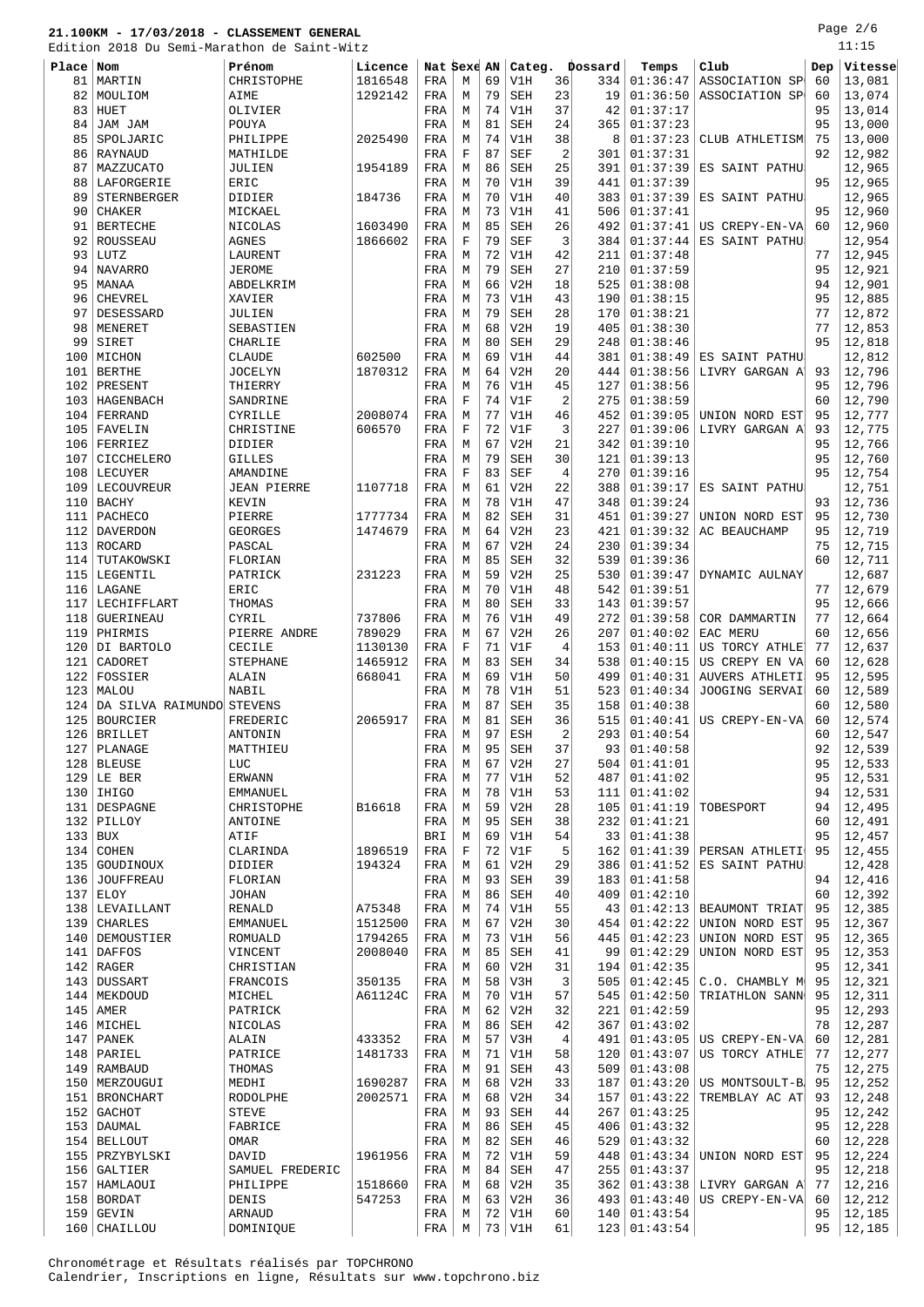Page 3/6 .<br>11:15

|            | Edition 2018 Du Semi-Marathon de Saint-Witz          |                            |         |                   |             |          |            |          |             |                      |                                   |          | 11:15            |
|------------|------------------------------------------------------|----------------------------|---------|-------------------|-------------|----------|------------|----------|-------------|----------------------|-----------------------------------|----------|------------------|
| Place Nom  |                                                      | Prénom                     | Licence |                   | Nat Sexe AN |          | Categ.     |          | Dossard     | Temps                | Club                              | Dep      | Vitesse          |
| 161        | DURIEZ                                               | OLIVIER                    |         | FRA               | М           | 77       | V1H        | 62       | 250         | 01:44:03             |                                   | 93       | 12,167           |
| 162<br>163 | DENIAUD<br>DE OLIVEIRA                               | LAURENT<br>AMERICO         | 1758054 | FRA<br><b>POR</b> | М<br>М      | 77<br>60 | V1H<br>V2H | 63<br>37 | 206<br>331  | 01:44:04<br>01:44:10 | RUNNING CLUB T                    | 92<br>93 | 12,165<br>12,154 |
| 164        | <b>BONY</b>                                          | CHRISTOPHE                 |         | FRA               | М           | 76       | V1H        | 64       | 235         | 01:44:17             |                                   | 95       | 12,140           |
| 165        | DELABROYE                                            | VINCENT                    | A80979C | FRA               | M           | 71       | V1H        | 65       | 137         | 01:44:20             | TNT EZANVILLE                     | 95       | 12,134           |
| 166        | <b>SEUX</b>                                          | ALAIN                      | 1129543 | FRA               | M           | 58       | V3H        | 5        | 344         | 01:44:27             | US EZANVILLE-E                    | 95       | 12,121           |
| 167        | DAMIEN                                               | GUILLAUME                  |         | FRA               | M           | 77       | V1H        | 66       | 1           | 01:44:28             |                                   | 94       | 12,119           |
| 168        | FAVIER                                               | MATTHIEU                   | 2003311 | FRA               | М           | 74       | V1H        | 67       | 100         | 01:44:30             | COR DAMMARTIN                     | 77       | 12,115           |
| 169        | KOCH                                                 | <b>HERVE</b>               | 123022  | FRA               | М           | 67       | V2H        | 38       | 161         | 01:45:02             | CHANTILLY ATHL                    | 60       | 12,053           |
| 170        | TOURNIER                                             | HUBERT                     |         | FRA               | М           | 55       | V3H        | 6        | 108         | 01:45:03             |                                   | 95       | 12,051           |
| 171<br>172 | HOUZEAU<br><b>BOUESSE</b>                            | LUDOVIC                    |         | FRA               | М<br>F      | 71<br>78 | V1H<br>V1F | 68<br>6  | 79<br>483   | 01:45:12<br>01:45:20 |                                   | 95<br>75 | 12,034<br>12,019 |
| 173        | DIEULOUARD                                           | ANNE CHARLOTTE<br>FRANCOIS |         | FRA<br>FRA        | М           | 72       | V1H        | 69       | 330         | 01:45:20             |                                   | 95       | 12,019           |
| 174        | KROPP                                                | PASCAL                     |         | FRA               | M           | 72       | V1H        | 70       | 247         | 01:45:23             |                                   | 92       | 12,013           |
| 175        | MENARD                                               | CHRISTOPHE                 | A32745C | FRA               | M           | 72       | V1H        | 71       | 39          | 01:45:28             | TOBESPORT                         | 95       | 12,004           |
| 176        | MIARA                                                | MICHAEL                    |         | FRA               | М           | 89       | SEH        | 48       | 237         | 01:45:33             |                                   | 95       | 11,994           |
| 177        | DENEFLE                                              | ERIC                       |         | FRA               | М           | 76       | V1H        | 72       | 428         | 01:45:57             |                                   | 60       | 11,949           |
| 178        | SERIS                                                | PHILIPPE                   | 1311207 | FRA               | М           | 70       | V1H        | 73       | 398         | 01:46:05             | ES SAINT PATHU                    |          | 11,934           |
| 179        | ALLART                                               | <b>BERNARD</b>             | 216050  | FRA               | М           | 51       | V3H        | 7        | 495         | 01:46:43             | US CREPY-EN-VA                    | 60       | 11,863           |
| 180        | DOS SANTOS                                           | JOSE                       |         | FRA               | М           | 78       | V1H        | 74       | 500         | 01:46:47             |                                   | 93       | 11,856           |
| 181<br>182 | VIDAL<br><b>GOUDE</b>                                | <b>RUDY</b><br>CHRISTOPHE  |         | FRA<br>FRA        | М<br>M      | 83<br>75 | SEH<br>V1H | 49<br>75 | 284<br>88   | 01:46:50<br>01:46:55 |                                   | 26<br>95 | 11,850<br>11,841 |
|            | 183 LEROY                                            | STEPHAN                    |         | FRA               | M           | 70       | V1H        | 76       | 23          | 01:47:02             |                                   | 77       | 11,828           |
| 184        | LOMBARD                                              | <b>BRUNO</b>               |         | FRA               | М           | 72       | V1H        | 77       | 314         | 01:47:02             |                                   | 77       | 11,828           |
|            | 185   LANOELLE                                       | <b>BRUNO</b>               |         | FRA               | М           | 72       | V1H        | 78       | 29          | 01:47:15             |                                   | 95       | 11,804           |
| 186        | RIPOLL                                               | PASCAL                     |         | FRA               | М           | 66       | V2H        | 39       | 544         | 01:47:16             |                                   | 60       | 11,802           |
| 187        | <b>CROCHU</b>                                        | CHRISTIAN                  |         | FRA               | М           | 58       | V3H        | 8        | 77          | 01:47:19             |                                   | 95       | 11,797           |
| 188        | LEFEVRE                                              | HENRI                      |         | FRA               | М           | 87       | <b>SEH</b> | 50       | 73          | 01:47:30             |                                   | 60       | 11,777           |
| 189        | CHEVALIER                                            | RICHARD                    |         | FRA               | М           | 62       | V2H        | 40       | 104         | 01:47:34             |                                   | 95       | 11,769           |
| 190        | LARZUL                                               | PHILIPPE                   | 676862  | FRA               | М           | 62<br>69 | V2H        | 41<br>79 | 460         | 01:47:46             | UNION NORD EST                    | 95       | 11,748           |
| 191<br>192 | CARLE<br>WERNER                                      | FRANCK<br>FABIEN           |         | FRA<br>FRA        | M<br>M      | 64       | V1H<br>V2H | 42       | 274<br>236  | 01:47:51<br>01:48:00 |                                   | 92<br>95 | 11,739<br>11,722 |
| 193        | LAMBERT                                              | SEBASTIEN                  |         | FRA               | М           | 78       | V1H        | 80       | 502         | 01:48:01             |                                   | 95       | 11,720           |
| 194        | RAMBAULT                                             | PHILIPPE                   |         | FRA               | М           | 62       | V2H        | 43       | 240         | 01:48:14             |                                   | 95       | 11,697           |
| 195        | BONDO MEKAYA                                         | MARINETTE                  | 2043655 | FRA               | F           | 78       | V1F        | 7        | 458         | 01:48:23             | UNION NORD EST                    | 60       | 11,681           |
|            | 196   LUQUE                                          | TOMEK                      | 1904547 | FRA               | М           | 97       | ESH        | 3        | 449         | 01:48:32             | S/L US TOURCOI                    | 95       | 11,665           |
| 197        | GITAREAU                                             | THOMAS                     |         | FRA               | М           | 72       | V1H        | 81       | 337         | 01:48:41             | LCL                               | 93       | 11,649           |
| 198        | <b>BASTARD</b>                                       | VINCENT                    |         | FRA               | М           | 81       | <b>SEH</b> | 51       | 375         | 01:48:44             | TSF                               | 95       | 11,643           |
| 199        | GUICHARD                                             | SEBASTIEN                  |         | FRA               | M           | 92       | SEH        | 52       | 209         | 01:48:53             |                                   | 75       | 11,627           |
| 200        | BORGNE                                               | YVAN                       |         | FRA               | M           | 71       | V1H        | 82       | 96          | 01:48:54             |                                   | 95       | 11,625           |
| 201<br>202 | LACOUX<br><b>BRALANT</b>                             | MARTIAL<br>NICOLAS         | 1800609 | FRA<br>FRA        | М<br>М      | 76<br>81 | V1H<br>SEH | 83<br>53 | 453<br>378  | 01:48:57<br>01:48:59 | UNION NORD EST                    | 95<br>95 | 11,620<br>11,616 |
|            | 203 LOAREC                                           | DAVID                      |         | FRA               | М           | 73       | V1H        | 84       | 126         | 01:49:05             |                                   | 93       | 11,606           |
| 204        | <b>BOULOGNE</b>                                      | JULIAN                     |         | FRA               | М           | 95       | <b>SEH</b> | 54       | 98          | 01:49:09             |                                   | 28       | 11,599           |
|            | $205$ ALAZARD                                        | GREGORY                    |         | FRA               | М           | 79       | <b>SEH</b> | 55       |             | 300   01:49:22       |                                   | 75       | 11,576           |
|            | 206 LEMAIRE                                          | GREGORY                    | 1975096 | FRA               | M           | 78       | V1H        | 85       |             |                      | $484   01:49:43  $ DOMONT ATHLETI | 95       | 11, 539          |
|            | 207   POSKO                                          | XAVIER                     | 808478  | FRA               | М           | 69       | V1H        | 86       | 494         | 01:49:46             | US CREPY-EN-VA                    | 60       | 11,534           |
|            | 208   DEHMANI                                        | <b>BECHIR</b>              |         | FRA               | М           | 73       | V1H        | 87       | 106         | 01:49:50             |                                   | 60       | 11,527           |
|            | 209 LAVAYSSIERES<br>210 OUBEL                        | CYRIL<br>JAMEL             |         | FRA<br>FRA        | М<br>М      | 90<br>76 | SEH<br>V1H | 56<br>88 | 163 <br>317 | 01:49:53<br>01:49:58 |                                   | 92<br>95 | 11,521<br>11,513 |
|            | $211$ BALY                                           | ROMAIN                     |         | FRA               | М           | 89       | SEH        | 57       | 332         | 01:50:01             |                                   | 95       | 11,507           |
|            | $212$ DARCY                                          | <b>STEPHANE</b>            |         | FRA               | М           | 74       | V1H        | 89       | 199         | 01:50:02             | TRIATHLON CLUB                    | 93       | 11,506           |
|            | 213 FOULLON                                          | MICHEL                     | 1287149 | FRA               | М           | 61       | V2H        | 44       | 175         | 01:50:09             | MONTMAGNY SPOR                    | 95       | 11,493           |
|            | $214$ GAMBIE                                         | FRANTZ                     |         | FRA               | М           | 69       | V1H        | 90       |             | 524   01:50:09       |                                   | 60       | 11,493           |
|            | 215 FAVIERES                                         | <b>BRUNO</b>               |         | FRA               | М           | 69       | V1H        | 91       | 181         | 01:50:13             |                                   | 95       | 11,486           |
|            | 216   MARIEN                                         | FABRICE                    |         | FRA               | М           | 72       | V1H        | 92       | 146         | 01:50:13             |                                   | 77       | 11,486           |
|            | 217 DELORD                                           | JEAN MARC                  |         | FRA               | М           | 75       | V1H        | 93       | 65          | 01:50:19             |                                   | 78       | 11,476           |
|            | $218$ CHAHED                                         | SADRI                      |         | FRA               | М           | 77       | V1H        | 94       | 64          | 01:50:20             |                                   | 95       | 11,474           |
|            | 219   PATROUILLAULT<br>220 NGUYEN PHUOC VONG PATRICE | <b>JEAN NOEL</b>           |         | FRA               | М           | 71<br>73 | V1H        | 95<br>96 | 203         | 01:50:27             |                                   | 95<br>75 | 11,462           |
|            | 221 THOREUX                                          | FRANCOIS                   |         | FRA<br>FRA        | M<br>М      | 64       | V1H<br>V2H | 45       | 188<br>429  | 01:50:29<br>01:50:31 |                                   | 93       | 11,459<br>11,455 |
|            | 222   KOSNANSKY                                      | OLIVIER                    | 205830  | FRA               | М           | 64       | V2H        | 46       | 393         | 01:50:37             | ES SAINT PATHU                    |          | 11,445           |
|            | 223   DJADAOUI                                       | NORDINE                    |         | FRA               | М           | 63       | V2H        | 47       |             | 520 01:50:37         | JOOGING SERVAI                    | 60       | 11,445           |
|            | 224 DOMISSE                                          | MARIE LISE                 | 1357793 | FRA               | F           | 61       | V2F        | 1        | 392         | 01:50:45             | ES SAINT PATHU                    |          | 11,431           |
|            | 225   FARDEAU                                        | SIMON                      |         | FRA               | М           | 83       | SEH        | 58       | 271         | 01:50:53             |                                   | 95       | 11,417           |
|            | 226 GOUVENOU                                         | AURELIE                    |         | FRA               | F           | 80       | SEF        | 5        | 113         | 01:50:53             |                                   | 95       | 11,417           |
|            | 227   LAPLANTE                                       | ALEXANDRE                  |         | FRA               | М           | 83       | SEH        | 59       | 347         | 01:50:55             |                                   | 95       | 11,414           |
|            | 228 OUICHEZ                                          | CHRISTOPHE                 |         | FRA               | М           | 74       | V1H        | 97       | 521         | 01:50:55             | JOOGING SERVAI                    | 60       | 11,414           |
|            | 229 TASSAN                                           | WALTER                     |         | FRA               | М           | 71       | V1H        | 98       | 208         | 01:50:59             |                                   | 95       | 11,407           |
|            | 230 DELORME                                          | LAURENT                    | T189785 | FRA               | М<br>F      | 75<br>76 | V1H        | 99<br>8  | 438         | 124   01:50:59       |                                   | 60<br>95 | 11,407<br>11,399 |
|            | 231 AUFFRET ARTI<br>232 MOINE                        | KRISTINA<br>JEAN LOUIS     | 1615341 | FRA<br>FRA        | М           | 66       | V1F<br>V2H | 48       | 473         | 01:51:04<br>01:51:04 | UNION NORD EST                    | 95       | 11,399           |
|            | 233 EL HAMMAMI                                       | CHAID                      |         | FRA               | М           | 67       | V2H        | 49       | 78          | 01:51:04             |                                   | 95       | 11,399           |
|            | 234 LAERCHE                                          | <b>GEORGES</b>             |         | FRA               | М           | 64       | V2H        | 50       |             | 233   01:51:06       |                                   | 95       | 11,395           |
|            | 235   BORGHERO                                       | ALAIN                      | 1086211 | FRA               | М           | 66       | V2H        | 51       | 396         | 01:51:08             | ES SAINT PATHU                    |          | 11,392           |
|            | 236 DE VAUGIRAUD                                     | NICOLAS                    |         | FRA               | М           | 67       | V2H        | 52       | 80          | 01:51:17             |                                   | 95       | 11,376           |
|            | 237 BRUSSAT                                          | LAURENT                    |         | FRA               | М           | 69       | V1H        | 100      |             | 536 01:51:23         |                                   | 50       | 11,366           |
|            | $238$ VOGIN                                          | PATRICK                    |         | FRA               | М           | 63       | V2H        | 53       |             | 374   01:51:26       |                                   | 77       | 11,361           |
|            | 239 FLICOTEAUX                                       | FRANCOIS                   |         | FRA               | М           |          | 74 V1H     | 101      |             | 369   01:51:34       |                                   | 95       | 11,347           |

240 FLAMENT FREDERIC FRA M 69 V1H 102 238 01:51:35 77 11,346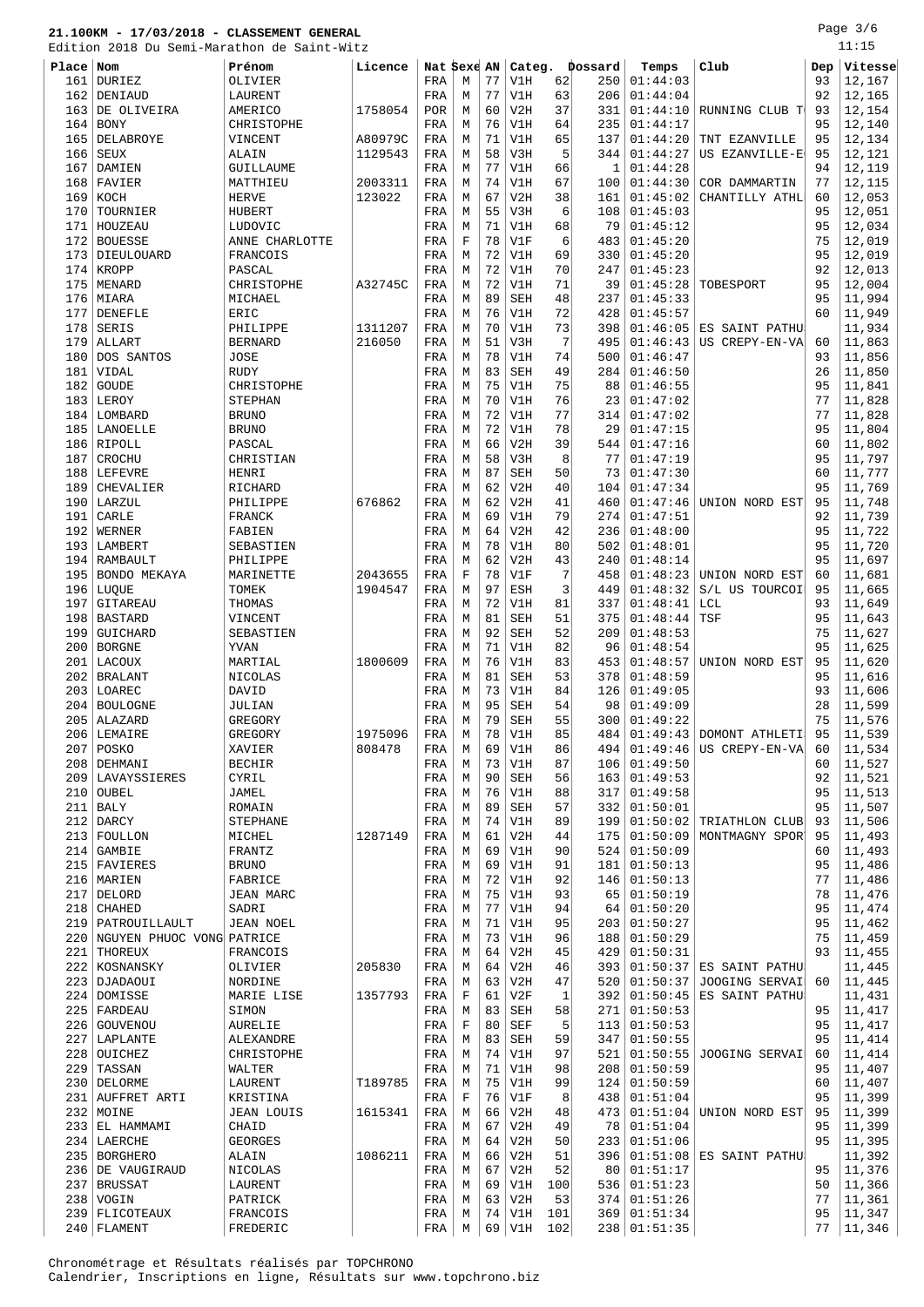Page 4/6

|           | Edition 2018 Du Semi-Marathon de Saint-Witz |                      |         |             |             |          |            |           |             |                                 |                           |          | 11:15            |
|-----------|---------------------------------------------|----------------------|---------|-------------|-------------|----------|------------|-----------|-------------|---------------------------------|---------------------------|----------|------------------|
| Place Nom |                                             | Prénom               | Licence | Nat Sexe AN |             |          | Categ.     |           | Dossard     | Temps                           | Club                      | Dep      | Vitesse          |
| 241       | USAI                                        | NATHALIE             | 1577730 | FRA         | F           | 76       | V1F        | 9         | 490         | 01:51:35                        | US CREPY-EN-VA            | 60       | 11,346           |
| 242       | PACCHECO                                    | <b>VICTOR</b>        | 2008050 | FRA         | М           | 78       | V1H        | 103       | 516         | 01:51:36                        | UNION NORD EST            | 60       | 11,344           |
| 243       | MESTRE                                      | FABRICE              | 1887041 | FRA         | М           | 64       | V2H        | 54        | 456         | 01:51:36                        | UNION NORD EST            | 95       | 11,344           |
| 244       | DEMAISON                                    | <b>EMMANUEL</b>      |         | FRA         | М           | 68       | V2H        | 55        | 306         | 01:52:00                        |                           | 93       | 11,304           |
| 245       | BAJIC                                       | <b>IVAN</b>          |         | FRA         | М           | 54       | V3H        | 9         | 192         | 01:52:00                        |                           | 95       | 11,304           |
| 246       | <b>BENNACEF</b>                             | MOHAMMED             |         | FRA         | М           | 67       | V2H        | 56        | 522         | 01:52:00                        | JOOGING SERVAI            | 93       | 11,304           |
| 247       | CORNAC                                      | <b>JOSETTE</b>       | 1313879 | FRA         | F           | 68       | V2F        | 2         | 470         | 01:52:32                        | UNION NORD EST            | 60       | 11,250           |
|           | 248   MAMAMDBY                              | SEBASTIEN            |         | FRA         | М           | 65       | V2H        | 57        | 518         | 01:52:41                        | ASSO LES FEUX             | 95       | 11,235           |
| 249       | CAMPOY                                      | PATRICK              |         | FRA         | М           | 64       | V2H        | 58        | 25          | 01:52:49                        |                           | 94       | 11,222           |
| 250       | CELLIER                                     | LAURENT              | A76056C | FRA         | М           | 79       | <b>SEH</b> | 60        | 110         | 01:52:49                        | TSF                       | 95       | 11,222           |
| 251       | OFFER                                       | <b>STEPHANE</b>      |         | FRA         | М           | 70       | V1H        | 104       | 48          | 01:52:52                        |                           | 95       | 11,217           |
| 252       | LACHEVRE COSTECAL REGIS                     |                      |         | FRA         | М           | 72       | V1H        | 105       | 474         | 01:52:58                        |                           | 95       | 11,207           |
| 253       | WEISSE                                      | GREGOIRE             |         | FRA         | М           | 95       | <b>SEH</b> | 61        | 410         | 01:53:01                        |                           | 95       | 11,202           |
| 254       | PRUVREL                                     | STEPHAN              |         | FRA         | М           | 70       | V1H        | 106       | 52          | 01:53:05                        |                           | 95       | 11,195           |
| 255       | DAVID                                       | CARINE               | 2061695 | FRA         | F           | 72       | V1F        | 10        | 353         | 01:53:09                        | S/L VGA COMPIE            | 60       | 11,189           |
|           | 256 ROCFORT                                 | PHILIPPE             |         | FRA         | М           | 56       | V3H        | 10        | 156         | 01:53:15                        |                           | 60       | 11,179           |
| 257       | GUERINEAU                                   | ARNAUD               |         | FRA         | М           | 77       | V1H        | 107       | 86          | 01:53:26                        |                           | 94       | 11,161           |
| 258       | DREVILLE                                    | THOMAS               |         | FRA         | М           | 79       | <b>SEH</b> | 62        | 184         | 01:53:33                        |                           | 60       | 11,149           |
| 259       | MESSE                                       | MICHAEL              |         | FRA         | М           | 76       | V1H        | 108       | 114         | 01:53:37                        |                           | 95       | 11,143           |
| 260       | AUTHEMAN                                    | <b>JEAN VALENTIN</b> |         | FRA         | М           | 51       | V3H        | 11        | 426         | 01:53:53                        |                           | 60       | 11,117           |
| 261       | GAILLARDON                                  | PATRICE              |         | FRA         | М           | 82       | <b>SEH</b> | 63        | 231         | 01:53:59                        |                           | 95       | 11,107           |
|           | $262$ NERET                                 | REMI                 |         | FRA         | М           | 80       | <b>SEH</b> | 64        | 327         | 01:54:11                        | ATHLETIC SAUTR            | 60       | 11,087           |
| 263       | OSTIER                                      | THOMAS               |         | FRA         | М           | 80       | <b>SEH</b> | 65        | 69          | 01:54:15                        |                           | 95       | 11,081           |
| 264       | <b>DORARD</b>                               | ALEXIS               | 419199  | FRA         | М           | 86       | <b>SEH</b> | 66        | 540         | 01:54:16                        | IAAC                      | 95       | 11,079           |
| 265       | THOREUX                                     | LOIC                 |         | FRA         | М           | 71       | V1H        | 109       | 527         | 01:54:16                        |                           | 92       | 11,079           |
|           | 266 MOREA                                   | <b>SEVRINE</b>       | 1931355 | FRA         | F           | 72       | V1F        | 11        | 447         | 01:54:18                        | UNION NORD EST            | 95       | 11,076           |
| 267       | FOUAD                                       | DJERMOUNE            |         | FRA         | М           | 80       | <b>SEH</b> | 67        | 217         | 01:54:20                        |                           | 93       | 11,073           |
| 268       | CARNIS                                      | LAURENT              |         | FRA         | М           | 72       | V1H        | 110       | 408         | 01:54:26                        |                           | 24       | 11,063           |
|           | $269$ LECOQ                                 | FRANCOIS             |         | FRA         | М           | 72       | V1H        | 111       | 228         | 01:54:29                        |                           | 60       | 11,058           |
| 270       | VIEL                                        | GUILLAUME            |         | FRA         | М           | 73       | V1H        | 112       | 259         | 01:54:30                        |                           | 60       | 11,057           |
| 271       | FERREIRA                                    | <b>CLAUDIO</b>       |         | FRA         | М           | 89       | <b>SEH</b> | 68        | 434         | 01:54:30                        | MARRIOTT                  |          | 11,057           |
| 272       | BAUQUAIRE                                   | JULIEN               |         | FRA         | М           | 81       | <b>SEH</b> | 69        | 534         | 01:54:30                        |                           | 95       | 11,057           |
| 273       | DELYS                                       | KEVIN                |         | FRA         | М           | 82       | <b>SEH</b> | 70        | 535         | 01:54:31                        |                           | 95       | 11,055           |
| 274       | POIRISSE                                    | ERIC                 |         | FRA         | М           | 69       | V1H        | 113       | 341         | 01:54:34                        |                           | 77       | 11,050           |
| 275       | <b>AUDOT</b>                                | <b>GILLES</b>        |         | FRA         | М           | 51       | V3H        | 12        | 295         | 01:54:36                        | RUNNING PASSIO            | 18       | 11,047           |
| 276       | AKHOUCHE                                    | <b>NORA</b>          |         | FRA         | $\mathbf F$ | 64       | V2F        | 3         | 201         | 01:54:37                        |                           | 93       | 11,046           |
| 277       | ZUPPANTE                                    | FRANCESCA            | 1907128 | FRA         | $\mathbf F$ | 74       | V1F        | 12        | 38          | 01:54:38                        | MONTMAGNY SPOR            | 95       | 11,044           |
| 278       | BELLINI                                     | MAXIMO               |         | FRA         | М           | 93       | <b>SEH</b> | 71        | 480         | 01:54:48                        |                           | 95       | 11,028           |
| 279       | DEGUNST                                     | <b>STEPHANE</b>      |         | FRA         | М           | 69       | V1H        | 114       | 185         | 01:54:49                        |                           | 94       | 11,026           |
| 280       | GALISSON                                    | MARIE PIERRE         | 1023183 | FRA         | F           | 58       | V3F        | 1         | 62          | 01:54:51                        | AC GOUSSAINVIL            | 95       | 11,023           |
| 281       | RODRIGUEZ                                   | PASCAL               |         | FRA         | М           | 59       | V2H        | 59        | 417         | 01:54:52                        | MACADAM 77                | 77       | 11,021           |
|           | 282   BERTRAND                              | OLIVIER              |         | FRA         | М           | 81       | <b>SEH</b> | 72        | 328         | 01:54:55                        |                           | 59       | 11,017           |
|           | 283   KRSMIC                                | MILOVAN              |         | FRA         | М           | 71       | V1H        | 115       | 543         | 01:54:57                        |                           | 95       | 11,013           |
| 284       | PARSY                                       | <b>BORIS</b>         |         | FRA         | М           | 80       | <b>SEH</b> | 73        | 532         | 01:54:58                        |                           | 92       | 11,012           |
|           | 285 ALVES FERNANDES                         | CECILE               |         | FRA         | $\mathbf F$ | 80       | <b>SEF</b> | $6 \mid$  |             | $354$   01:55:12<br>30 01:55:15 |                           | 60       | 10,990           |
|           | 286 LE DANOIS                               | FLORENT              |         | FRA         | М           | 89       | <b>SEH</b> | 74        |             |                                 |                           | 95       | 10,985           |
| 287       | BROUSSE<br>288   DESPLACES                  | NICOLAS              |         | FRA         | М           | 76<br>84 | V1H        | 116<br>75 | 200 <br>258 | 01:55:19<br>01:55:23            |                           | 77<br>94 | 10,978<br>10,972 |
|           | 289   SOUHAUT                               | THOMAS<br>PASCAL     |         | FRA         | М<br>М      | 68       | SEH<br>V2H | 60        | 324         | 01:55:32                        | CREDIT AGRICOL            | 95       | 10,958           |
|           | 290 BIGNON                                  | PASCAL               |         | FRA<br>FRA  | М           | 69       | V1H        | 117       | 371         | 01:55:34                        |                           | 78       | 10,955           |
|           | $291$ BRUN                                  | <b>HELENE</b>        | 1009946 | FRA         | F           | 64       | V2F        | 4         | 382         | 01:55:52                        | ES SAINT PATHU            |          | 10,926           |
|           | 292 VANCON                                  | ROMAIN               |         | FRA         | М           | 99       | JUH        | 2         | 7           | 01:55:56                        |                           | 60       | 10,920           |
|           | $293$ ALILI                                 | CYRIL                |         | FRA         | М           | 73       | V1H        | 118       | 263         | 01:55:56                        |                           | 93       | 10,920           |
| $294$ RAT |                                             | BENJAMIN             |         | FRA         | М           | 77       | V1H        | 119       | 89          | 01:55:58                        |                           | 95       | 10,917           |
|           | 295 BRILLET                                 | APOLLINE             |         | FRA         | F           | 95       | SEF        | 7         | 292         | 01:55:59                        |                           | 60       | 10,915           |
|           | 296 BRILLET                                 | MARIE CHRISTINE      |         | FRA         | F           | 69       | V1F        | 13        | 291         | 01:56:00                        |                           | 60       | 10,914           |
|           | 297 ROOS                                    | DANIELLE             |         | FRA         | F           | 61       | V2F        | 5         | 419         | 01:56:05                        |                           | 95       | 10,906           |
|           | 298 FREMINET                                | GUILLAUME            |         | FRA         | М           | 94       | SEH        | 76        | 415         | 01:56:13                        | PARC ASTERIX              | 77       | 10,893           |
|           | 299 BITAILLE                                | FABRICE              |         | FRA         | М           | 71       | V1H        | 120       | 308         | 01:56:14                        |                           | 77       | 10,892           |
|           | 300   BUCAILLE                              | ISABELLE             | 1601452 | FRA         | F           | 71       | V1F        | 14        | 253         | 01:56:20                        | US MONTSOULT-B            | 95       | 10,883           |
|           | 301 DUBRAY                                  | PATRICE              | 223196  | FRA         | М           | 59       | V2H        | 61        | 423         | 01:56:22                        | THILLAY RUNNIN            | 95       | 10,879           |
|           | 302 LANOIS                                  | CEDRIC               |         | FRA         | М           | 79       | SEH        | 77        | 413         | 01:56:26                        |                           | 75       | 10,873           |
|           | 303 MOTTET                                  | PHILIPPE             | 667283  | FRA         | М           | 56       | V3H        | 13        | 422         | 01:56:44                        | THILLAY RUNNIN            | 95       | 10,845           |
|           | 304   DELVILLE                              | PATRICK              | 1598477 | FRA         | М           | 75       | V1H        | 121       | 467         | 01:56:51                        | UNION NORD EST            | 95       | 10,834           |
|           | 305   OMAR BOUBAKER                         | BEN                  |         | FRA         | М           | 75       | V1H        | 122       | 472         | 01:56:51                        | UNION NORD EST            | 95       | 10,834           |
|           | 306 DA COSTA                                | ANTONIO              |         | POR         | М           | 61       | V2H        | 62        | 234         | 01:56:56                        |                           | 93       | 10,827           |
|           | 307 COSTANTIN                               | CELINE               |         | FRA         | F           | 84       | SEF        | 8         | 346         | 01:57:01                        |                           | 95       | 10,819           |
|           | 308   LAURET                                | REMY                 |         | FRA         | М           | 95       | SEH        | 78        | 286         | 01:57:07                        |                           | 94       | 10,810           |
|           | 309 RUIBANYS                                | VALERIE              |         | FRA         | F           | 64       | V2F        | 6         | 376         | 01:57:16                        |                           | 95       | 10,796           |
|           | 310   HERVOIR                               | SEVERINE             |         | FRA         | $\mathbf F$ | 79       | SEF        | 9         | 18          | 01:57:21                        |                           | 93       | 10,788           |
|           | 311 GALLINA                                 | GIANFRANCO           |         | FRA         | М           | 51       | V3H        | 14        | 355         | 01:57:33                        |                           | 60       | 10,770           |
|           | 312 BEN ELHAJ SLIME                         | ABDELBAKI            |         | TUN         | М           | 86       | SEH        | 79        | 219         | 01:57:38                        |                           | 92       | 10,762           |
|           | 313   MONTAGGIONI                           | LAURENT              |         | FRA         | М           | 55       | V3H        | 15        | 266         | 01:57:42                        |                           | 95       | 10,756           |
|           | $314$ PITON                                 | MARIE CLAIRE         |         | FRA         | F           | 73       | V1F        | 15        | 74          | 01:57:43                        |                           | 60       | 10,755           |
|           | 315   SEPTAVAUX                             | GUY                  |         | FRA         | М           | 58       | V3H        | 16        | 528         | 01:57:47                        |                           | 95       | 10,749           |
|           | 316   FABRIZIO                              | FREDERIC             |         | FRA         | М           | 74       | V1H        | 123       | 205         | 01:57:51                        |                           | 93       | 10,742           |
|           | 317 CHOLET                                  | LOIC                 |         | FRA         | М           | 65       | V2H        | 63        | 358         | 01:57:52                        |                           | 95       | 10,741           |
|           | 318   LAFOURCADE                            | CATHERINE            |         | FRA         | F           | 55       | V3F        | 2         | 297         |                                 | $01:57:53$ RUNNING PASSIO | 18       | 10,739           |
|           | 319 DUBOIS                                  | THIERRY              |         | FRA         | М           |          | 74 V1H     | 124       |             | 252   01:58:08                  |                           | 60       | 10,717           |

FLEURY JEAN LOUIS FRA M 68 V2H 64 20 01:58:09 95 10,715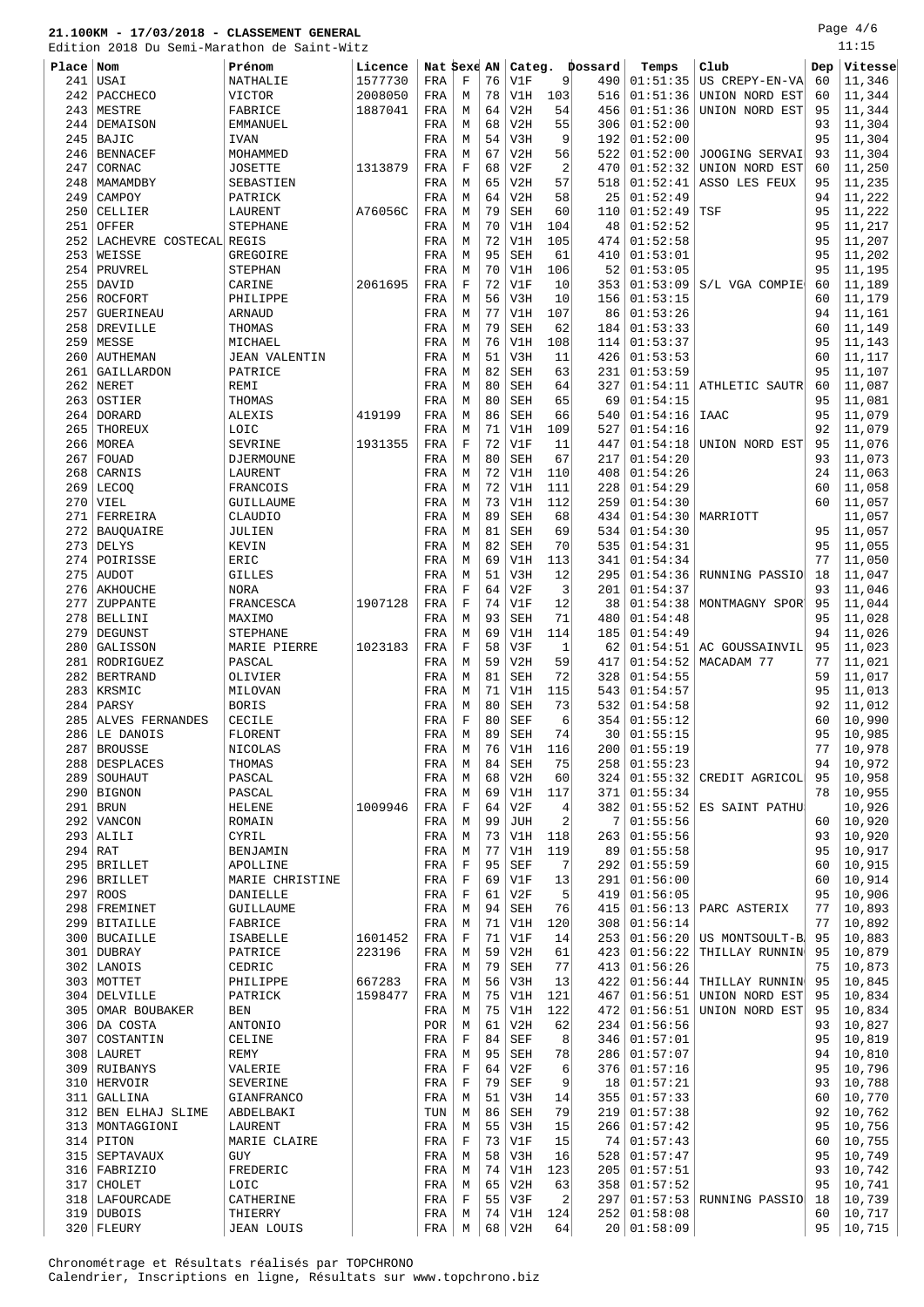Page 5/6 1.<br>11:15

|       | Edition 2018 Du Semi-Marathon de Saint-Witz |                    |         |             |             |    |            |              |                |                |                                   |     | 11:15        |
|-------|---------------------------------------------|--------------------|---------|-------------|-------------|----|------------|--------------|----------------|----------------|-----------------------------------|-----|--------------|
| Place | Nom                                         | Prénom             | Licence | Nat Sexe AN |             |    |            |              | Categ. Dossard | Temps          | Club                              | Dep | Vitesse      |
| 321   | RABARON                                     | <b>AUDREY</b>      | 1864288 | FRA         | F           | 79 | <b>SEF</b> | 10           | 145            | 01:58:10       | US TORCY ATHLE                    | 77  | 10,714       |
| 322   | <b>BOUILLART</b>                            | PHILIPPE           |         | FRA         | М           | 62 | V2H        | 65           | 326            | 01:58:11       | PARC ASTERIX                      | 62  | 10,712       |
| 323   | BACH                                        | <b>JEAN CLAUDE</b> | 1401334 | FRA         | М           | 72 | V1H        | 125          | 446            | 01:58:19       | UNION NORD EST                    | 95  | 10,700       |
| 324   | SAIDOUNI                                    | KARIMA             | 1469982 | FRA         | $\mathbf F$ | 75 | V1F        | 16           | 2              | 01:58:22       | UNION NORD EST                    | 95  | 10,696       |
| 325   | <b>CHAUSSE</b>                              | DANIEL             |         | FRA         | М           | 47 | V4H        | $\mathbf{1}$ | 189            | 01:58:24       |                                   | 95  | 10,693       |
| 326   | FONTAINE                                    | PEGGY              |         | FRA         | $\mathbf F$ | 80 | <b>SEF</b> | 11           | 222            | 01:58:27       |                                   | 60  | 10,688       |
| 327   | PAVADE                                      | JIMMY              |         | FRA         | М           | 83 | <b>SEH</b> | 80           | 356            | 01:58:45       |                                   | 95  | 10,661       |
| 328   | SAUVAGET                                    | <b>ANNA</b>        |         | FRA         | $\mathbf F$ | 87 | <b>SEF</b> | 12           | 285            | 01:58:48       |                                   | 95  | 10,657       |
| 329   | <b>BRAYE</b>                                | MAGALI             |         | FRA         | F           | 73 | V1F        | 17           | 174            | 01:58:58       |                                   | 77  | 10,642       |
|       |                                             | MALIKA             |         |             |             | 62 |            | 7            |                |                |                                   |     |              |
| 330   | <b>BENABDELKADER</b>                        |                    | 1880285 | FRA         | F           |    | V2F        |              | 132            | 01:58:59       | S/L<br>NOISIEL L                  | 77  | 10,640       |
| 331   | LE CUNFF                                    | <b>BRUNO</b>       |         | FRA         | М           | 73 | V1H        | 126          | 439            | 01:59:03       |                                   | 95  | 10,634       |
| 332   | VERECQUE                                    | MIREILE            |         | FRA         | F           | 75 | V1F        | 18           | 507            | 01:59:08       |                                   | 95  | 10,627       |
|       | 333 MOTTE                                   | VINCENT            | 654577  | FRA         | М           | 94 | <b>SEH</b> | 81           | 514            | 01:59:15       | US CREPY-EN-VA                    | 60  | 10,616       |
| 334   | OVALDE                                      | FRANCOIS           |         | FRA         | М           | 67 | V2H        | 66           | 501            | 01:59:23       |                                   | 93  | 10,604       |
| 335   | BANNAVONG                                   | CHANTHASAY         |         | FRA         | M           | 69 | V1H        | 127          | 427            | 01:59:30       |                                   | 93  | 10,594       |
| 336   | MARFELLA                                    | <b>BRUNO</b>       | 2010784 | FRA         | М           | 72 | V1H        | 128          | 364            | 01:59:30       | ATHLETIC CLUB                     | 77  | 10,594       |
| 337   | RICHARD                                     | FABRICE            | 113194  | FRA         | М           | 64 | V2H        | 67           | 149            | 01:59:47       | US TORCY ATHLE                    | 77  | 10,569       |
| 338   | TLEIK                                       | OLIVIER            |         | FRA         | М           | 80 | <b>SEH</b> | 82           | 345            | 01:59:52       |                                   | 60  | 10,562       |
| 339   | <b>BOET</b>                                 | GUILLAUME          |         | FRA         | M           | 78 | V1H        | 129          | 166            | 01:59:53       |                                   | 77  | 10,560       |
| 340   | GOHIER                                      | <b>ETIENNE</b>     |         | FRA         | М           | 90 | <b>SEH</b> | 83           | 51             | 01:59:55       |                                   | 93  | 10,557       |
| 341   | ASSAILLY                                    | SOPHIE             | 1971433 | FRA         | $\mathbf F$ | 71 | V1F        | 19           | 117            | 02:00:03       | US TORCY ATHLE                    | 77  | 10,546       |
| 342   | ROMAN                                       | <b>ALEX</b>        |         | FRA         | M           | 73 | V1H        | 130          | 517            | 02:00:04       |                                   | 95  | 10,544       |
| 343   | CABUT                                       | LIONEL             | 1971413 | FRA         | M           | 82 | <b>SEH</b> | 84           | 129            | 02:00:06       | US TORCY ATHLE                    | 93  | 10,541       |
| 344   | BEAULANT                                    | SYLVAIN            |         | FRA         | M           | 71 | V1H        | 131          | 351            | 02:00:18       |                                   | 92  | 10,524       |
|       |                                             |                    |         |             |             |    |            |              |                |                |                                   |     |              |
| 345   | LASSOUED                                    | MOUNIR             | 1971413 | FRA         | М           | 61 | V2H        | 68           | 139            | 02:00:33       | US TORCY ATHLE                    | 77  | 10,502       |
| 346   | PORET                                       | JEAN MARC          |         | FRA         | М           | 68 | V2H        | 69           | 455            | 02:00:41       | UNION NORD EST                    | 95  | 10,490       |
| 347   | CONTE                                       | GUILLAUME          |         | FRA         | М           | 68 | V2H        | 70           | 134            | 02:00:47       |                                   | 95  | 10,482       |
| 348   | ATHMANI                                     | MEHDI              |         | FRA         | M           | 74 | V1H        | 132          | 95             | 02:01:06       |                                   | 95  | 10,454       |
| 349   | MARGINET                                    | SEBASTIEN          | 1779945 | FRA         | М           | 71 | V1H        | 133          | 373            | 02:01:10       | S/L NOGENT SUR                    | 60  | 10,448       |
| 350   | TROTOBAS                                    | GABRIEL            |         | FRA         | M           | 93 | <b>SEH</b> | 85           | 433            | 02:01:11       | MARRIOTT                          |     | 10,447       |
| 351   | DALLE MOLLE                                 | NATHALIE           |         | FRA         | $\mathbf F$ | 67 | V2F        | 8            | 182            | 02:01:16       |                                   | 77  | 10,440       |
| 352   | TEINGNIER                                   | MICKAEL            |         | FRA         | М           | 88 | <b>SEH</b> | 86           | 21             | 02:01:36       |                                   | 95  | 10,411       |
| 353   | MONTANES                                    | ANNE SOPHIE        |         | FRA         | F           | 76 | V1F        | 20           | 76             | 02:01:46       |                                   | 92  | 10,397       |
| 354   | DEBAISIEUX                                  | PATRICK            |         | FRA         | М           | 50 | V3H        | 17           | 144            | 02:01:47       |                                   | 60  | 10,396       |
| 355   | <b>BIOLAY</b>                               | ALAIN              |         | FRA         | М           | 49 | V3H        | 18           | 340            | 02:02:15       |                                   | 60  | 10,356       |
|       | 356   ALASSOEUR                             | FABRICE            |         | FRA         | М           | 73 | V1H        | 134          | 309            | 02:02:15       |                                   | 95  | 10,356       |
| 357   | FUMAZ                                       | JULIEN             |         | FRA         | М           | 81 | <b>SEH</b> | 87           | 44             | 02:02:15       |                                   | 95  | 10,356       |
| 358   | <b>JUSSAUME</b>                             | DENIS              |         | FRA         | М           | 73 | V1H        | 135          | 339            | 02:02:24       |                                   | 60  | 10,343       |
| 359   | <b>JEGU</b>                                 | CATHERINE          | 745541  | FRA         | $\mathbf F$ | 65 | V2F        | 9            | 148            | 02:02:32       | US TORCY ATHLE                    | 77  | 10,332       |
| 360   | TOUVIN                                      | <b>JEROME</b>      |         | FRA         | M           | 82 | <b>SEH</b> | 88           | 225            | 02:02:36       |                                   | 94  | 10,326       |
| 361   | WEISSE                                      | NICOLAS            |         | FRA         |             | 94 | <b>SEH</b> | 89           | 411            | 02:02:36       |                                   | 95  | 10,326       |
|       |                                             |                    |         |             | М           |    |            |              |                |                |                                   |     |              |
| 362   | MONNEHAY                                    | ALYSSE             | 1236947 | FRA         | $\mathbf F$ | 96 | ESF        | 1            | 262            | 02:02:49       | S/L EA DU PLAT                    | 76  | 10,308       |
| 363   | DEBAYE                                      | FREDERIC           |         | FRA         | M           | 67 | V2H        | 71           | 302            | 02:02:59       |                                   | 77  | 10,294       |
| 364   | RIALLAND                                    | LAURIE             | 1906231 | FRA         | $\mathbf F$ | 66 | V2F        | 10           | 154            | 02:03:19       | US TORCY ATHLE                    | 77  | 10,266       |
|       | 365 MONNEHAY                                | NICOLAS            |         | FRA         | М           | 82 | <b>SEH</b> | 90           |                | 430   02:03:30 |                                   | 60  | 10,251       |
|       | $366$ LAINE                                 | PASCAL             |         | FRA         | М           |    | 64 V2H     | 72           |                | 152   02:03:36 |                                   |     | 92   10, 243 |
| 367   | <b>DASSE</b>                                | <b>RENE</b>        | 1019070 | FRA         | М           | 58 | V3H        | 19           | 459            | 02:03:44       | UNION NORD EST                    | 95  | 10,232       |
| 368   | LEMOINE                                     | THOMAS             |         | FRA         | М           | 87 | SEH        | 91           | 372            | 02:03:49       |                                   | 92  | 10,225       |
| 369   | CANDORET                                    | <b>JEAN PAUL</b>   |         | FRA         | М           | 57 | V3H        | 20           | 261            | 02:03:51       |                                   | 60  | 10,222       |
|       | 370 DHOUIB                                  | MOHAMED ACHRAF     |         | TUN         | М           | 86 | SEH        | 92           | 220            | 02:04:02       |                                   | 93  | 10,207       |
| 371   | CRESSENVILLE                                | <b>JEAN YVES</b>   |         | FRA         | М           | 69 | V1H        | 136          | 92             | 02:04:05       |                                   | 95  | 10,203       |
|       | 372 GILLON                                  | NATHALIE           |         | FRA         | F           | 65 | V2F        | 11           | 87             | 02:04:05       |                                   | 95  | 10,203       |
|       | 373   AMARI                                 | SOPHIAN            |         | FRA         | М           | 92 | SEH        | 93           | 407            | 02:04:19       |                                   | 59  | 10,184       |
|       | 374 DALRUE                                  | AMELIE             | 1765743 | FRA         | F           | 85 | SEF        | 13           | 177            | 02:04:24       | COURSE A PIED                     | 60  | 10,177       |
|       | 375 PIERSON                                 | BENJAMIN           |         | FRA         | М           | 94 | <b>SEH</b> | 94           | 436            | 02:04:27       | MARRIOTT                          |     | 10,173       |
|       | 376 LADNER                                  | YVAN               |         | FRA         | М           | 71 | V1H        | 137          | 370            | 02:05:00       |                                   | 60  | 10,128       |
| 377   | LEMOINE                                     | ELODIE             |         | FRA         | $\mathbf F$ | 90 | SEF        | 14           | 218            | 02:05:01       |                                   | 92  | 10,127       |
|       | 378   KIRCHHOFFER                           | JEAN               |         | FRA         | М           | 51 | V3H        | 21           | 312            | 02:05:10       |                                   | 95  | 10,115       |
|       | 379 LARZUL                                  | SELMA              | 1224182 | FRA         | F           | 59 | V2F        | 12           | 461            | 02:05:25       | UNION NORD EST                    | 95  | 10,094       |
|       | 380   MAMARIL                               |                    |         |             |             | 86 |            | 95           |                |                |                                   |     |              |
|       |                                             | LHEEVSON           |         | FRA         | M           |    | <b>SEH</b> |              | 435            | 02:05:26       | MARRIOTT                          |     | 10,093       |
|       | 381 DJOUMOI                                 | MOHAMED            |         | FRA         | М           | 75 | V1H        | 138          | 118            | 02:05:36       |                                   | 95  | 10,080       |
|       | 382 RATAJCZAK                               | STELLA             |         | FRA         | F           | 78 | V1F        | 21           | 476            | 02:06:02       |                                   | 26  | 10,045       |
|       | 383 LE DISEZ                                | <b>BRUNO</b>       |         | FRA         | М           | 73 | V1H        | 139          | 399            |                | $02:06:15$ USMERY AC              |     | 10,028       |
|       | $384$ LAFAYE                                | VINCENT            |         | FRA         | М           | 80 | <b>SEH</b> | 96           | 443            | 02:06:21       |                                   | 95  | 10,020       |
|       | 385   LAFOURCADE                            | ELIE               |         | FRA         | М           | 53 | V3H        | 22           | 298            |                | $02:06:21$ RUNNING PASSIO         | 18  | 10,020       |
|       | 386 JUAN                                    | FREDERIC           |         | FRA         | М           | 71 | V1H        | 140          | 442            | 02:06:23       |                                   | 95  | 10,017       |
|       | $387$ ELOY                                  | DAMIEN             |         | FRA         | М           | 90 | SEH        | 97           | 414            | 02:06:41       | PARC ASTERIX                      | 60  | 9,993        |
|       | 388 LEFEBVRE                                | SABINE             | 1675400 | FRA         | $\mathbf F$ | 73 | V1F        | 22           | 468            | 02:06:44       | UNION NORD EST                    |     | 9,989        |
|       | 389 FRIANT                                  | CHRISTIAN          | 1615608 | FRA         | М           | 59 | V2H        | 73           | 138            | 02:06:44       | RUNNING CLUB T                    | 95  | 9,989        |
|       | 390 CHIOCCHIA                               | THIERRY            |         | FRA         | М           | 60 | V2H        | 74           | 212            | 02:06:58       |                                   | 93  | 9,971        |
|       | 391 THOMAZO                                 | LAURENCE           | 1536010 | FRA         | F           | 71 | V1F        | 23           | 325            | 02:06:59       | AC GOUSSAINVIL                    | 95  | 9,970        |
|       | 392 PREVOST                                 | MARIE LAURE        |         | FRA         | $\mathbf F$ | 82 | <b>SEF</b> | 15           | 336            | 02:07:23       |                                   | 95  | 9,939        |
|       | 393 ARCELIN                                 | FRANCOISE          | 1828870 | FRA         | $\mathbf F$ | 61 | V2F        | 13           | 424            | 02:07:36       | THILLAY RUNNIN                    | 95  | 9,922        |
|       | 394 LAFONT                                  | <b>HELENE</b>      |         | FRA         | $\mathbf F$ | 73 | V1F        | 24           | 2871           | 02:07:39       |                                   | 75  | 9,918        |
|       | 395 LACAZE                                  | VIRGINIE           |         | FRA         | F           | 71 | V1F        | 25           | 251            | 02:07:55       | ASCDRANCY                         | 93  | 9,897        |
|       | $396$ BINDA                                 | AGNES              |         | FRA         | F           | 68 | V2F        | 14           | 425            | 02:08:41       |                                   | 92  | 9,838        |
|       | 397 LACOFFE                                 | <b>JCHARLES</b>    |         | FRA         | М           | 00 | JUH        | 3            | 290            | 02:08:47       |                                   | 78  | 9,830        |
|       |                                             |                    |         |             |             |    |            |              |                |                |                                   | 95  |              |
|       | 398   MOUROUGANANDAM                        | ANDRE              |         | FRA         | М           | 70 | V1H        | 141          | 478            | 02:09:04       |                                   |     | 9,809        |
|       | 399 GILLES DE PELICHY STEPHANIE             |                    | 1557287 | FRA         | F           | 73 | V1F        | 26           |                |                | 397 02:09:31 ES SAINT PATHU       |     | 9,775        |
|       | $400$ SANDRIN                               | DAVID              |         | FRA         | M           |    | 74   V1H   | 142          |                |                | $31   02:09:40$ LES TRITONS ME 77 |     | 9,763        |